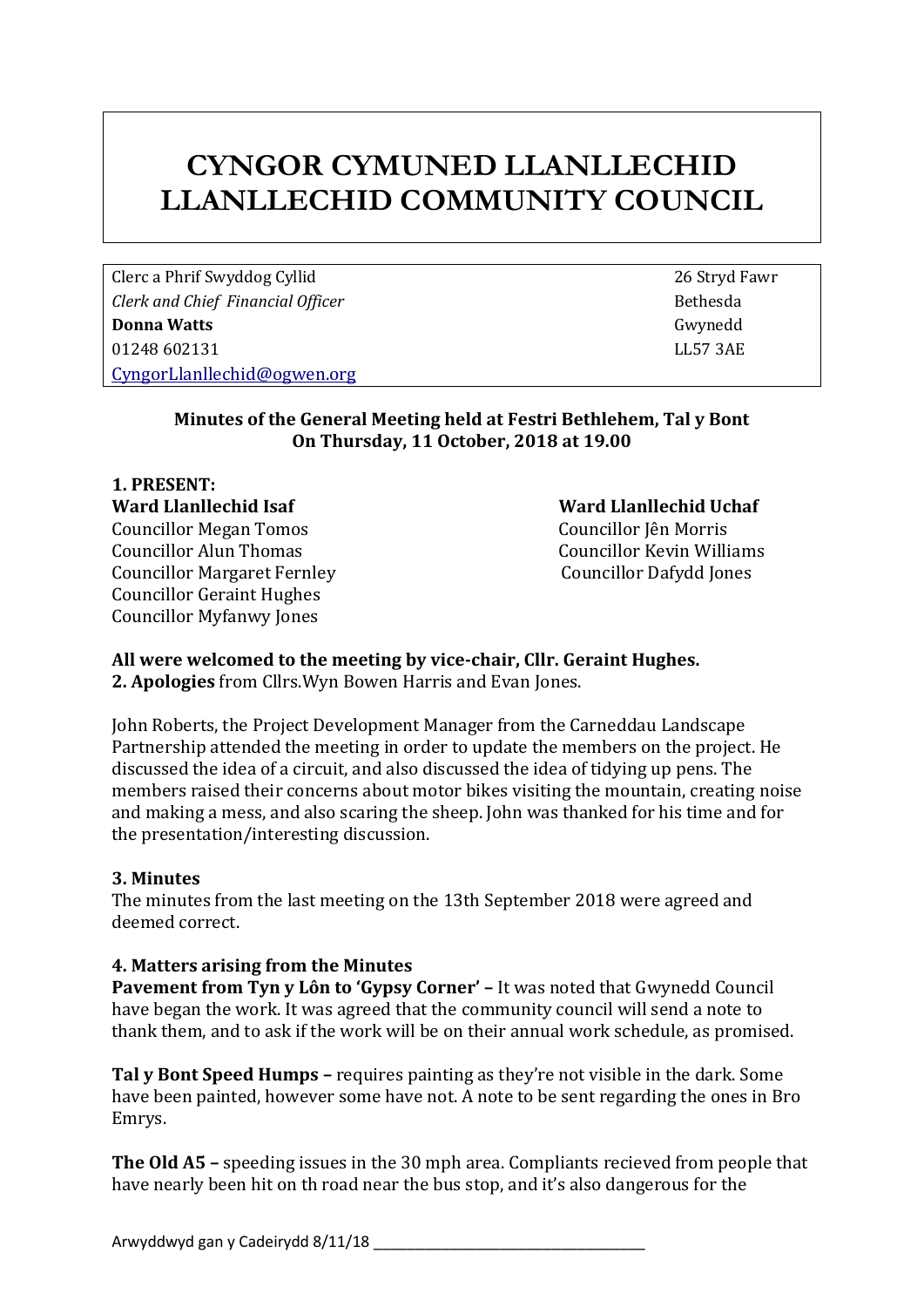children walking to and from school. Speeding traffic measures required here, aswell as a visit from the police. The members discussed other options that the council could offer.

**Slow Wifi Connection –** is a general problem within the parish, with people that work from home having problems with uploading and downloading. It ws nnoted that this alos affects the house sales within the area. It was agreed that the Council would write to Sian Gwenllian, Hywel Williams and Dafydd Meurig to highlight this problem. A response was received from Hywel Williams and Sian Gwenllian stating that they are aware of the problem.

**Llanllechid Church –** Father John Matthews has received funds to cut and trim the trees, however the work has not been carried out yet. A reposnse received from Father John Matthews stating that more than once quote/price is required before starting the work, and that they are still awaiting prices.

**Defibillator –** the Clerk to request costs/prices, and the members to think of a suitable loaction.

#### **5. Payments**

| £200.00  |
|----------|
| £330.00  |
| £2256.52 |
|          |

#### **6. Correspondence**

**Submitted –** email from Bethesda Rugby Club – application for a donation towards the cost of additional resources within the new building. It was gareed that the Council will consider the application along the the annual applications.

**Submitted –** email from Independent Remuneration Panel for Wales-Annual Report for 2019-20. No comments to be submitted.

**Submitted –** email from Gwynedd Council with proposed parking restrictions. It was noted that the Council have no objections.

**Submitted** – letter from Partneriaeth Ogwen – an invitation for a representative to attend a meeting to discuss the service provided.

#### **7. Reports from representatives**

**Partneriaeth Ogwen-** all have received a copy of the Partneriaeth Ogwen work programme. Meleri has drafted a questionnaire for Talybont Football Field. All were happy with the content and to proceed with the consultation.

**Snowdonia National Park –** Cllrs. Kevin Williams, Dafydd Jones a Alun Thomas attended the meeting in Capel Curig. The meeting was very interesting, discussing many matters including planning and the dangerous parking issues near Ogwen lake.

#### **8. The Mountain**

The following issues were discussed:

**8.1** The Clerk has sent letters to all graziers to notify this years grazing rights, in line with the figures provided from the Camarthen office.